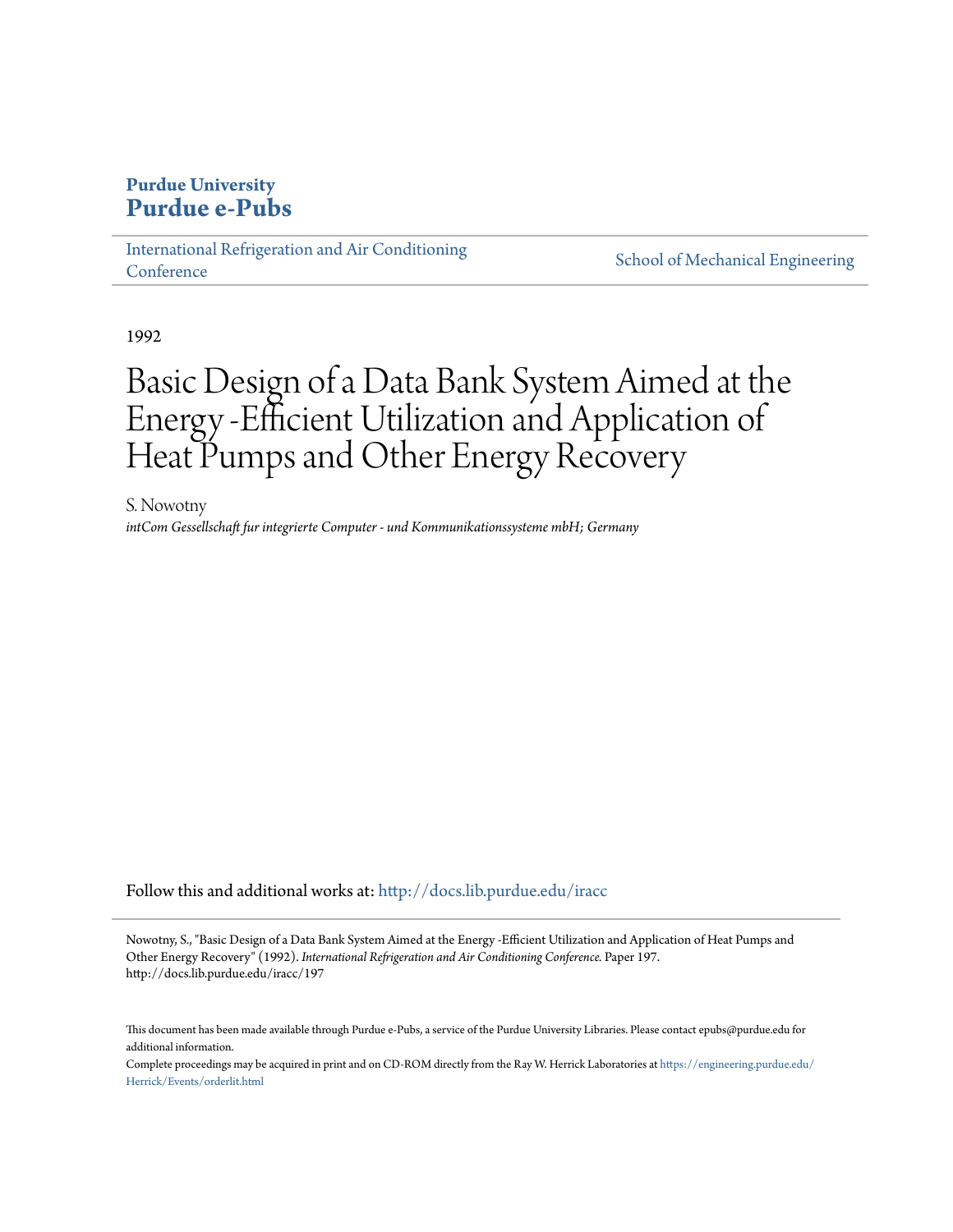BASIC DESIGN Of A DATA BANK SYSTEM AIMED AT THE ENERGY~EFFICIENT UTILIZATION AND APPLICATION OF HEAT PUMPS AND OTHER ENERGY RECOVERY SYSTEMS

#### S. NOWOTNY

#### intCom Gesellschaft fur integrierte Computer- und Kommunikationssysteme mbH, Dresden (Germany)

#### ABSTRACT:

The technique used to generate heat for heating purposes''becomes more and more complex. In order to estimate a practicable solution a very comprehensive complex of tasks has to be considered, and a comprehensive system of information is needed to integrate the demands simultaneously in order to achieve a solution which is an optimum with respect to different points of view.

The idea is put forward to develop a data bank system together with a program package a1med at collecting information about heat pump systems and other energy recovery installations.

The exergetic concept is recommended to be used as the basic principle to optimize the working parameters with respect to savings in primery energy.

The actual state of the work is described and further steps are outlined in order to make the system ava1lable to the public.

#### 1. INTRODUCTION

The technique available to generate simoultaneously electricity, heat and cold becomes more and more complex. New products apear on the market and it becomes more and more difficult to find a solution which shows an optimum regarding technical, economic and ecological aspects.

Therefore models and computer programs may contribute to solve the tasks mentioned above.

2. MODEcS THAT MAY BE USED TO DESCRIBE AND EVALUATE THE TECHNOLOGICAL SOLUTION

Fig. l shows in a generalized view those demands that have to be considered.

| 10. Evaluation of<br>Ecological<br>Parameters | 1. Application-specific<br>Characteristic |             | 2. Evaluation of<br>Heat & Cooling Load.<br>Evaluation of Alter- |  |
|-----------------------------------------------|-------------------------------------------|-------------|------------------------------------------------------------------|--|
| 9. Savings in                                 | ENERGY                                    | MANAGEMENT. | native Demands                                                   |  |

Primary Energy 3. Distribution System Achieved SAVING OF ENERGY,

- 8. Costs Estimation REDUCING THE EMISSION 4. Heat & Cold<br>Analysis or HARMELL COMPOUNDS Congrating OF HARMFUL COMPOUNDS Generating Technique
- 7. Analysis of 5. Optimization of Process 5. Standard Reference<br>Different Parameters Runter Sunter Parameters System Solutions
- Fig. l Overview of demands 1nfluenclng the design of heating, cooling *and* cogenarating systems

# 2.1 APPLICATION-SPECifiC CHARACTERISTIC

The application of heat pump systems and other energy recovering systems show a large diversity as concerns the technique available. In order to demonstrate the purpose of the data bank system which is expected to be developed *we* will concentrate ourselves on compressiontype heat pumps used to generate heat for residential areas and indu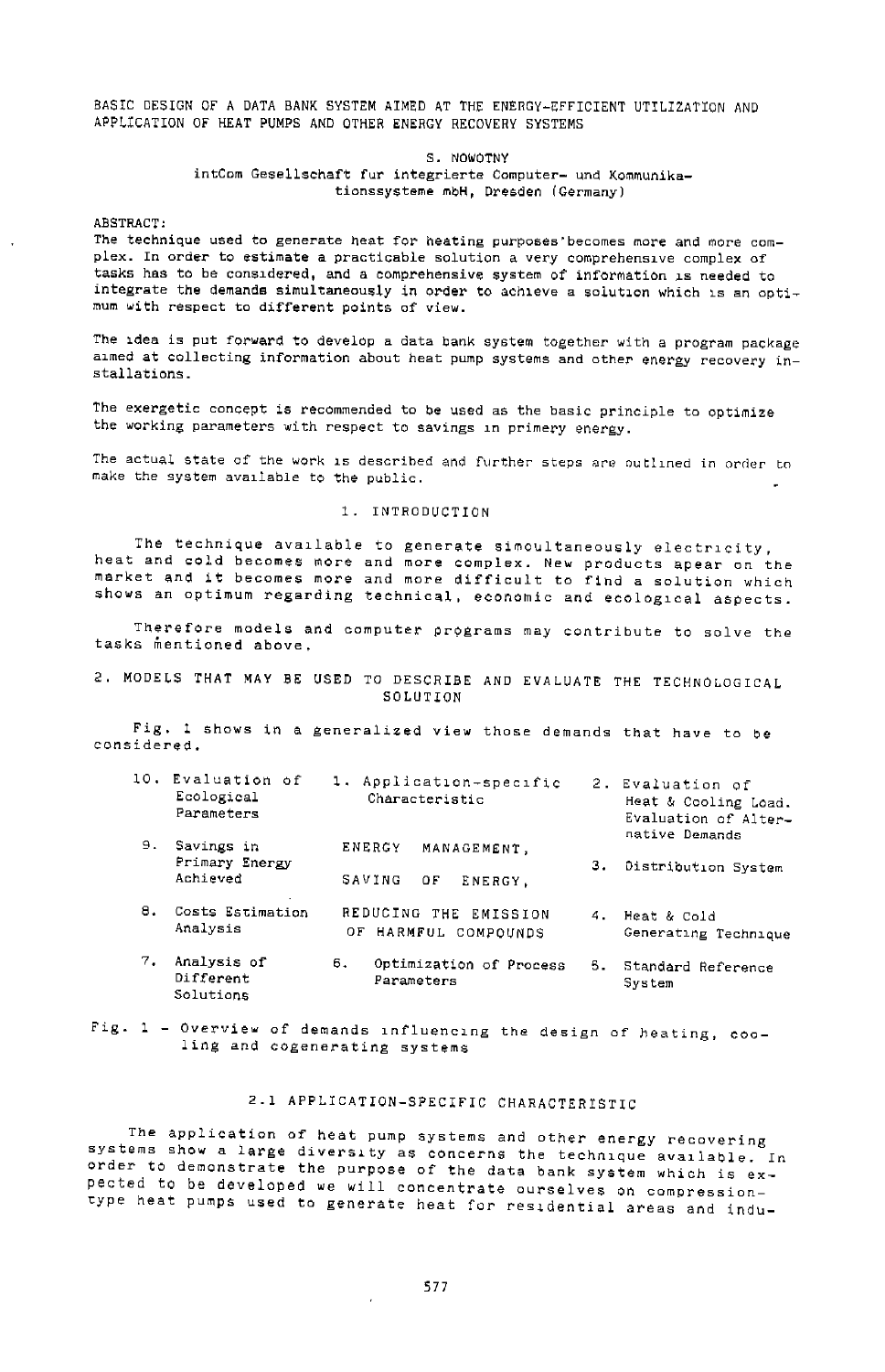strial purposes as well.

### 2.2 EVALUATION OF THE HEATING LOAD

Many models considering steady-state and dynamic behaviour exist which may be used to estimate the heating load of buildings. We will concentrate ourselves on the estimation of the annual heating demand based on the ISO-Standard 9164 which is equivalent to the European Standard CEN/TC89. This model is based on the heat balance of a building and is designed to estimate the heating demands in steps for every month of a year. The heating demand for a total year results from adding up the monthly portions. This value achieved so far represents the net heat load necessary to keep the room temperature constant at the desired level in case the outdoor temperature falls below the indoor air temperature expected.

The model takes the following energetic factors into account:

-losses by means of heat transmission through walls and heat ex-<br>change between surfaces

change between surfaces -losses resulting from ventilation and infiltration of fresh outdoor air into the indoor air

-yields in heat resulting from the short wafe radiation of solar energy through transparent elements of the construction, and from the absorption of the radiation on surfaces of nontransparent

elements<br>-internal heat sources, e.g. electric appliances, illumination, human heat, and losses resulting from heating systems.

The annual heating demand is estimated by means of equation (1)

 $(1)$ 

( 3)

 $Q_{H,M} = Q_{L,M} - \gamma_M Q_{Y,M}$ 

where  $Q_{L,M}$  represents the heat losses per month,  $Q_{Y,M}$  the yields of neat achieved per month, and  $\gamma_{_M}$  the socalled "usability of heat" which<br>desribes the portion of usable heat gained from solar energy and internal heat souces. The efficiency factor  $\gamma_M$  is calculated by means of equation (2)

 $\frac{1 - (\alpha \sqrt{\alpha_L})}{1 - (\alpha \sqrt{\alpha_L})^{2} + 1}$  (2)

where a is a factor representing the time constant  $\tau$  of the building.

Heating losses are determined by means of equation (3)

$$
\varphi_{L,M} = H(\varphi_i - \varphi_{a,M}) t_M
$$

with

H - specific heating losses,  $\hat{v}_{i}^{*}-\hat{v}_{a,M}^{0}$  - monthly difference in temperature between indoor and outdoor temperature resp.

The annual heating demand results from adding up the portions of the monthly heat demand showing a positive character whereas portions with <sup>a</sup>negative sign will be neglected.

$$
\mathsf{Q}_{\mathrm{H}} = \sum_{\mathrm{M}} \mathsf{Q}_{\mathrm{H},\mathrm{M}} \mathsf{I}_{\text{positive}}
$$

# 2.3 DISTRIBUTION SYSTEM

In order to analyse heating systems the whole technological process of energy conversion must be taken into consideret1on. This comprises the heat generating system, the distributing system, the power station, and the mains system. Fig. 2 shows as an example a heating system using an electrically driven heat pump. Losses which occure at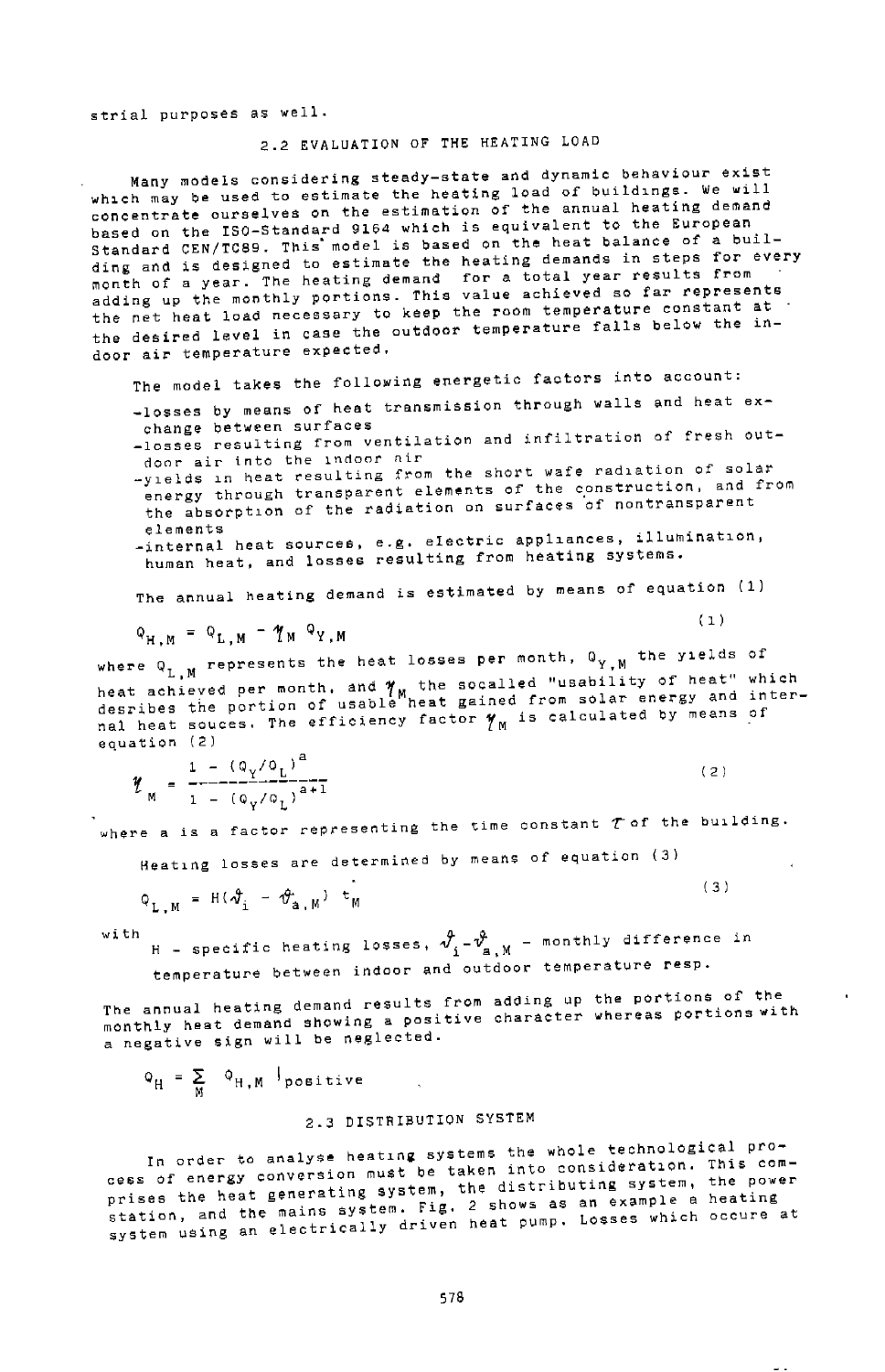the conversion process are expressed by means of an efficieny factor  $\gamma$ .



Fig. 2 - Schema of an electrically driver heat pump system

2.4 COLD AND/OR HEAT GENERATING TECHNIQUE

Such systems are

-by means of electricity or heat driven compression-type heat pumps -absorption machines -cogeneration appliances -fuel cells -gas or oil fueled boilers, etc.

2.5 STANDARD REFERENCE SYSTEMS

In order to be able to evaluate the technology selected we need a reference system described physically. Because of the difficulty to compare the different solution due to different physical working principles we will need several reference systems.

Examples to be applyed are demonstrated in Fig. 3 together with their conversion losses.



Fig. 3 - Examples of different reference systems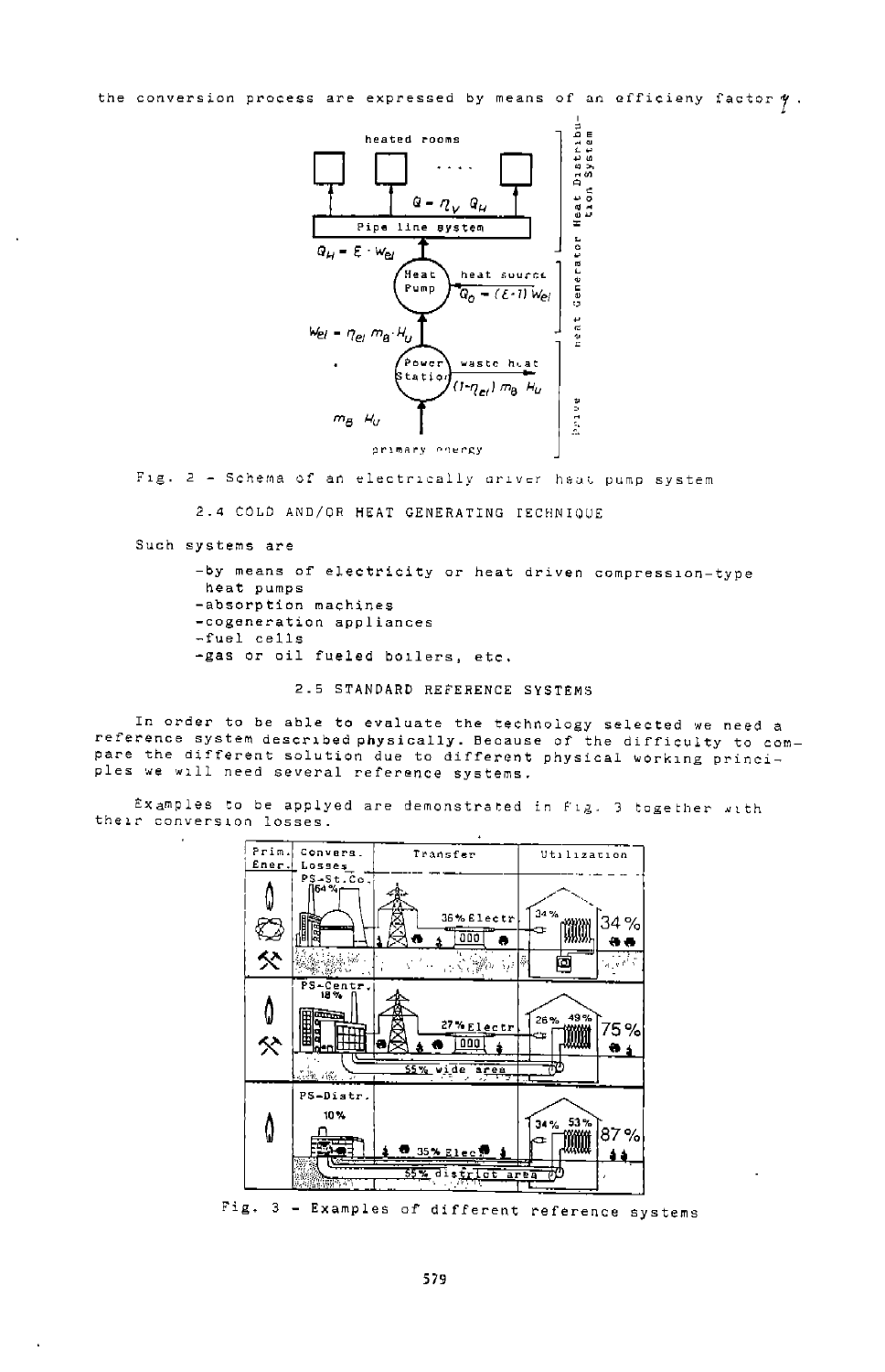$\mathcal{A}$ 

**In order to opt1mize the process parameters of a heat pump system the utilization of the exergy concept is recommended. The bas1c idea of**  the exergy concept is shortly outlined at the following paragraph.

A common procedure to estimate the annual heating load is based on the average frequency of the open air temperature z(Tu). The function **z(Tu) is measured by** meteo~ologists **and may be available for different**  places. Taking the function z(Tu) into consideration the heating load of buildings may be determined by equation (4)

$$
\frac{Q}{\alpha_{max}} = \frac{1}{T_R - Tu_{min}} \left[ (T_R - T_G) z_H + \int_{Tu_{min}}^{T_G} (ru) \, du \right] \tag{4}
$$

**where TR is the wanted indoor air temperature and TG the outdoor air**  temeperature. The heating starts if Tu falls short of  $T_{\alpha}$ . Z<sub>H</sub> is the numb~r **of days where heating is necessary.**  Qmax is calculated according to the German Standard DIN 4701 that is **uoed to** ~stimate **the sl?re of the heating installation4** 

The energy needed to operate a heat pump driven electrically is calculated by means of equation (5)

$$
\frac{w_{\text{HP}}(\tau_A, \tau_G)}{\sigma_{\text{max}} - \frac{1}{2}} = \frac{1}{T_R - \tau_{u_{\text{min}}}} \left[ G(\tau_G) - G(\tau_A) \right]
$$
 (5)

With

$$
G(T_n) = (T_R - T) z(T) \int_{T_u \text{min}}^{T} z(Tu) dTu
$$

Pr1me~y **energy needed to** ~perate **an electrically driven heat pump is**  expressed by means of equation (6)

$$
\Psi_{\rm PT} = \frac{\Psi_{\rm HP}}{\gamma_{\rm EL}} \tag{6}
$$

**The** exerg~tic ~fftciency **of the heat pump driven electrically <sup>15</sup>**

$$
\gamma_{\text{exp}} = \frac{\mu \mu}{e_B} \beta_{\text{RHP}}(\tau u) \left(1 - \frac{T^{\mu}}{T_R}\right) \tag{7}
$$

and for a boiler fueled directly by gas or oil

$$
\gamma_{\text{ex}} = \frac{\text{Hu}}{\text{e}} \frac{\beta \left( \text{Tu} \right) \left( 1 - \frac{\text{Tu}}{\text{TR}} \right)}{n}
$$
 (8)

**Taking a bivalent system into account which** cons~sts **of a heat pump**  paking a bivalent system and a boiler fueled directly the outdoor air tem-<br>gerature electrically and a boiler fueled directly the outdoor air tem-<br>perature T<sub>AOP</sub>t will be defined where the heat pump is switched off and<br>th

We learn from Fig. 4 that the part load efficiency of the heat pump **r and** the lowest outdoor air temperature  $Tumin have a decisive in-$ Yex<sub>HP</sub> fluence on the temperature T<sub>AOPt</sub>.

**In Fig. 5 the exergetic efficiency is demonstrated versus the** am~ bient air temperature Tu. The diagram explains that the heat pump is able to supply a great part of the anergy together with the exergy needed for the heating purpose by showing a high value of exergetic effi**ciency. Only below a certa1n temperature Tu the direct fueled boiler**  shows a better efficiency than the heat pump driven electrically. But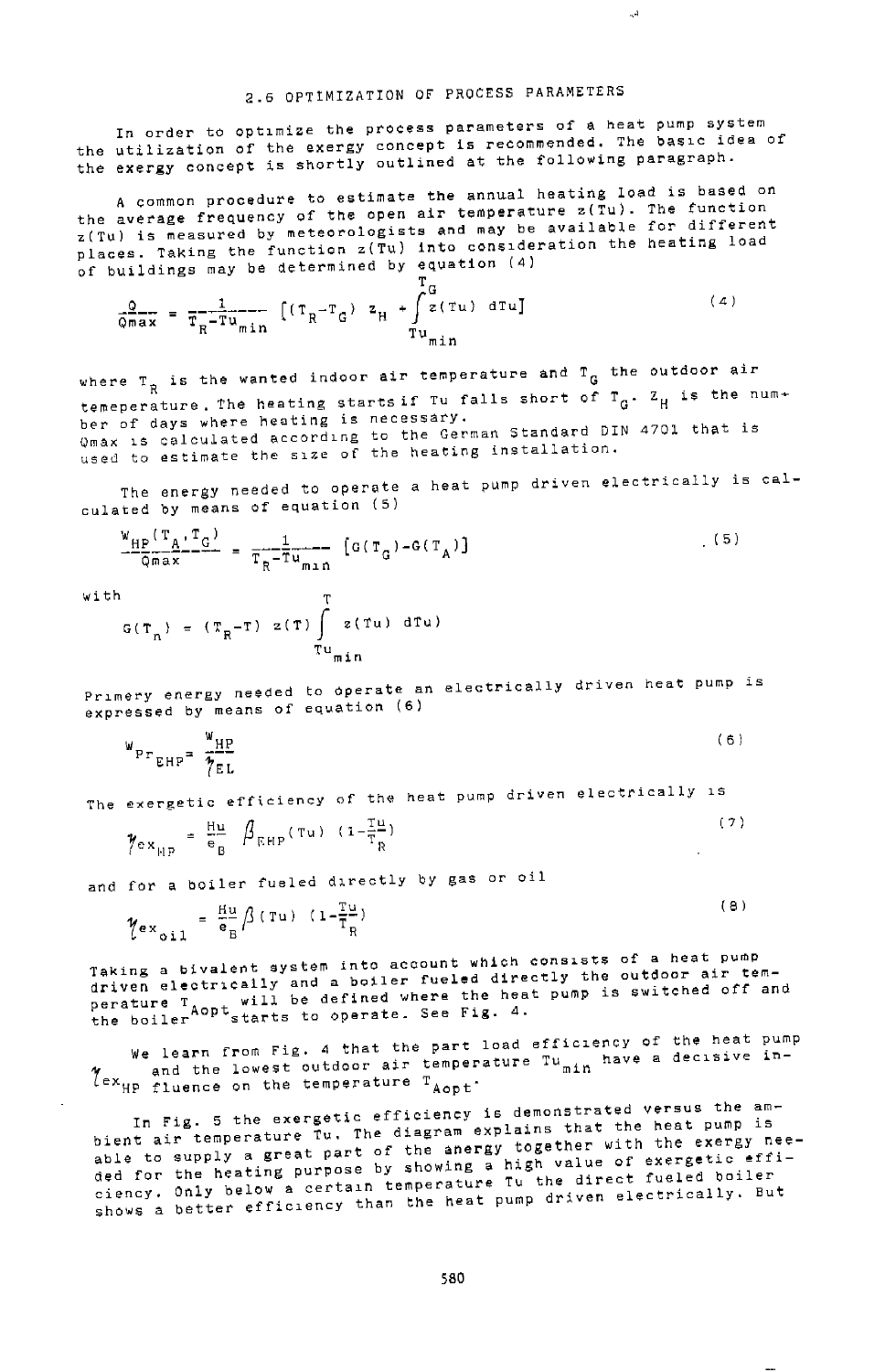the additional boiler is working only during a short period of the year.



Fig. 4 - Consumption of primery energy based on the application of a bivalent operating heating system (heat pump combined with a boiler) G - good part load behaviour, S - mean part load be-<br>haviour of the heat pump driven electrically



Fig. 5 - Exergetic efficiency of a combined heat pump/boiler system G - good and S - mean part load behaviour resp.

### 2.7 ANALYSES OF DIFFERENT SOLUTIONS

Cogeneration systems which allow to produce simultaneously electricity and heat or alternatively cold are becoming widely used. Heat pump systems may be integrated in different manner as shown in Fig. 6 (3).



Fig. 6 - Possibilities to integrate a heat pump into a cogeneration system /CGS - cogeneration plant, CRM - compression refrigeration machine, ARM - absorption refrigeration machine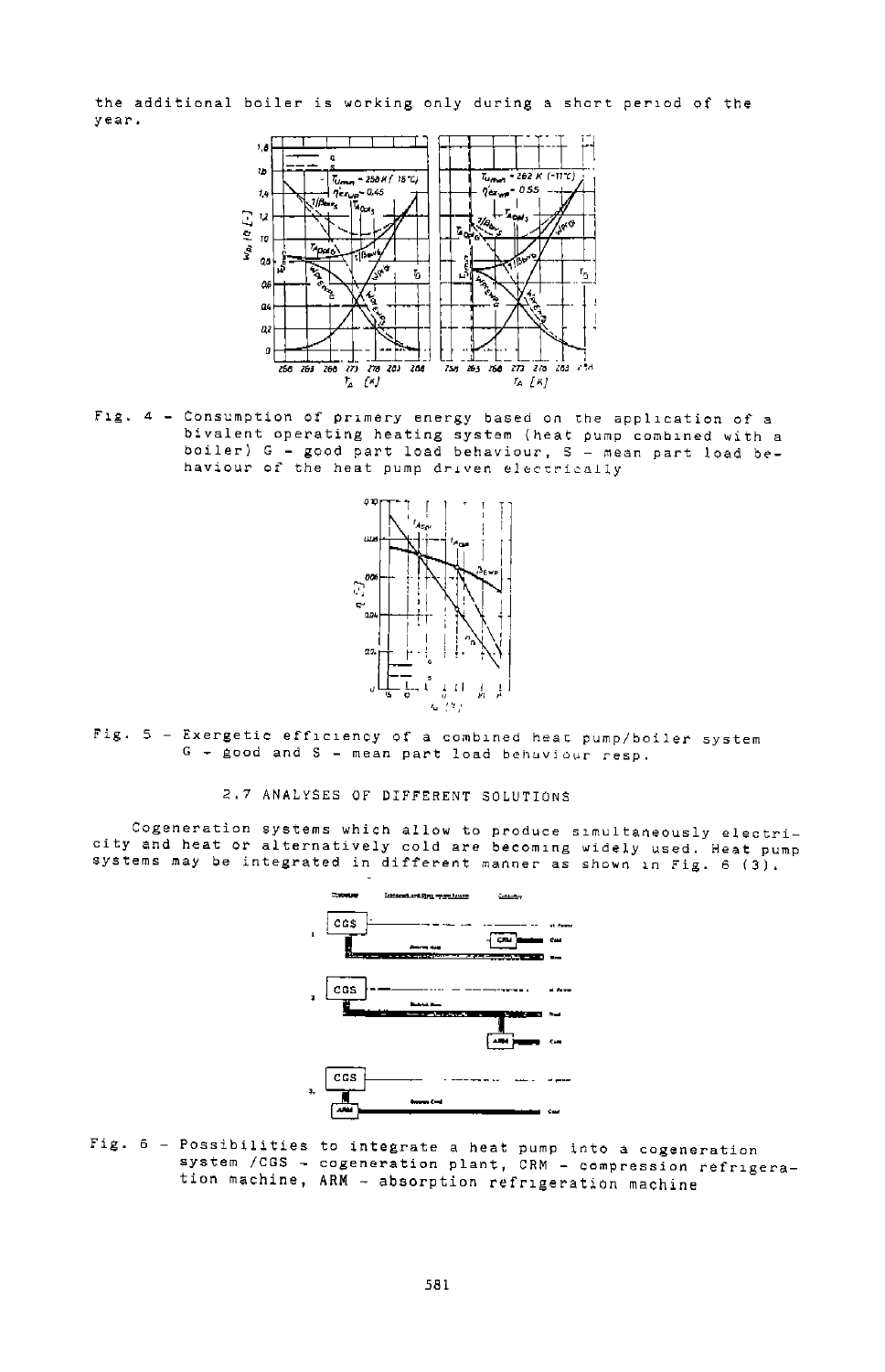The system has to be studied thoroughly as concerns the working paramaters.

Based on an extraction condensing turbine the cogeneration of electricity, heat and cold will show certain limits: If we introduce (3) the

```
refrigeration rate \beta = Q \circ P^*el
                                  \zeta = \varphi_{H}/P^{\dagger}e1heat rate
                                  \check{\acute{\Delta}} = Pel/P<sup>+</sup>el
electricity rate
```
with Pel being the electricity produced actually, and P el being the nominal output of electricity, we obtain the diagram shown in Fig. 7.



Fig. 7 - Rated diagram for the cogeneration using an extraction-condensing turbine showing different solutions (3)

## 2.8 COSTS ESTIMATION

The costs occuring as the result of the heating system to be operated, will be determined by means of equation (7) including fixed  $K_f$ <br>and variable costs  $K_v$  resp.  $Q_H$  is the total quantity of heat generated annually.

The specific costs  $c_{\mu}$  allow to compare diferent solutions of installations.

|                      |   | . .<br><br>-<br>--        |  |  |
|----------------------|---|---------------------------|--|--|
| $\sim$<br>υ.,<br>. . | = | ----<br>141.00<br>w<br>т. |  |  |

# 2.9 SAVINGS IN PRIMARY ENERGY

As already shown in paragraphs 2.6 and 2.7 the different solutions have to be compared with an appropriate reference system. Results achieved on this basis allow to estimate real savings achieved. Pros and Cons of the different solutions may be considered as well.

# 2.10 EVALUATION OF ECOLOGICAL PARAMETERS

The evaluation of the quantities of different compounds emmited into the ambiends which troubling the ecological balance - like O<sub>2</sub>, CO<sub>2</sub>, NO<sub>2</sub>, SO<sub>2</sub>, CFCs - must be based on data resulting from measurements<br>in the field. A data base is necessary to collect those data.

3. DATA BASE TO BE USED IN ORDER TO COLLECT DATA OF DIFFERENT SOLUTIONS

As demonstrated above we have available a system to classify different solutions of heating systems. Measurements on installations car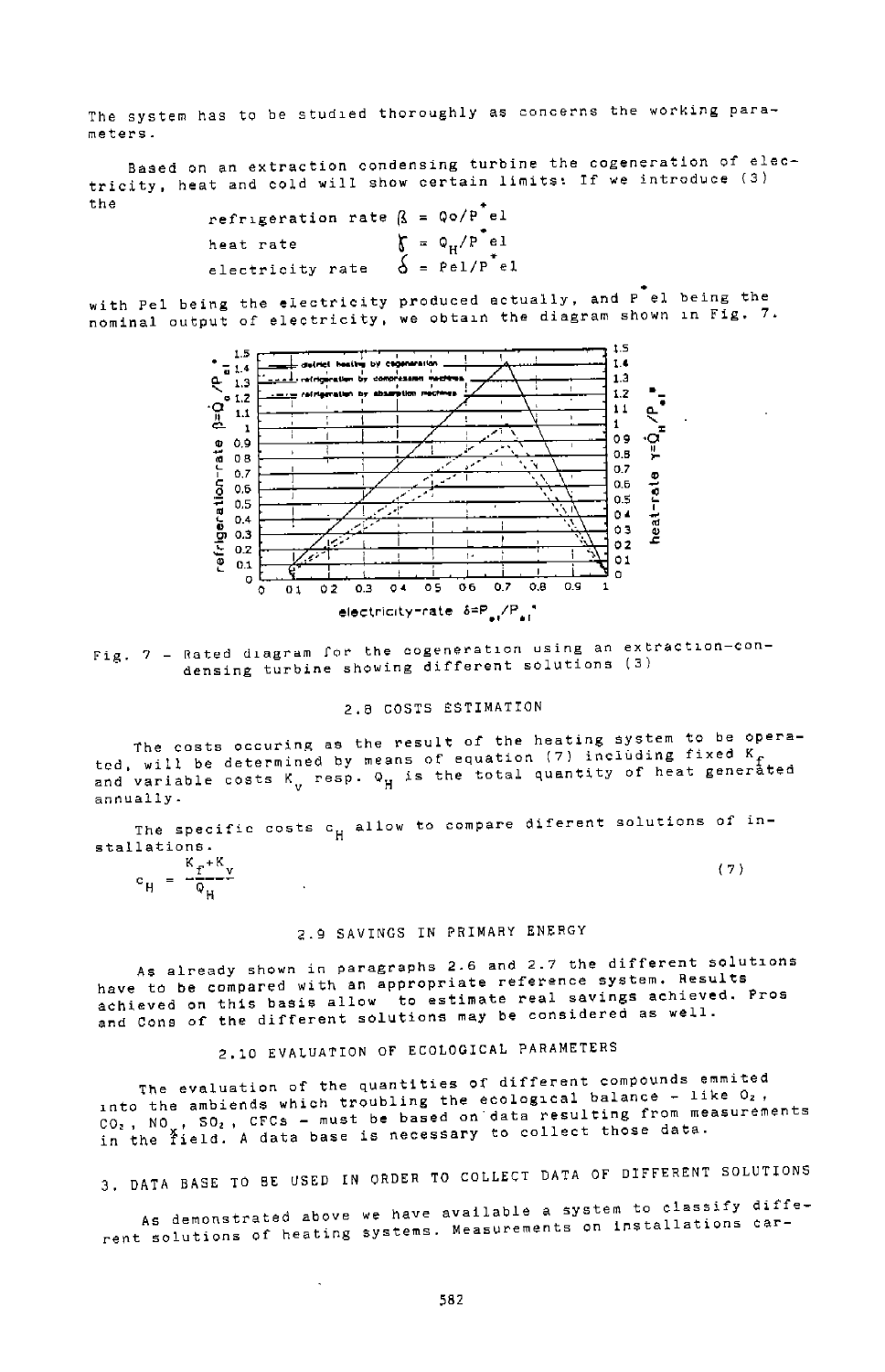ried out in field are necessary in order to compare theoretical data with those resulting from measurements.

Therefore a data base will be needed for collecting all information about those installations and to make these data accesible to qualified people.

Because of the complexity of the task which will be accomplished close research work has been organised involving experts and experiences from

> Bristol University (UK) Fernwarme-Forschungsinstitut Hannover (Germany) intCom GmbH Dresden (Germany)

An application has been forwarded to the European Community in Brussel in order to include the study at the R&D program NON-NUCLEAR-ENERGY, JOULE II.

The integrated design system which will be developed is shown in Fig. 8. Resulting from the joint R&D project a software package will be developed and tested. This package will include an expert system which will assist architects and engineers in designing technically correct and economic heating and cooling systems.



Fig. 8 - Schema of an integrated design system to be developed aimed at selecting energy and costs efficient equipment for HVAC

#### 4. CONCLUSION

The idea was explained to develop a data bank and a program package aimed at designing installations and collecting information about heat pump systems and other energy recovery systems.